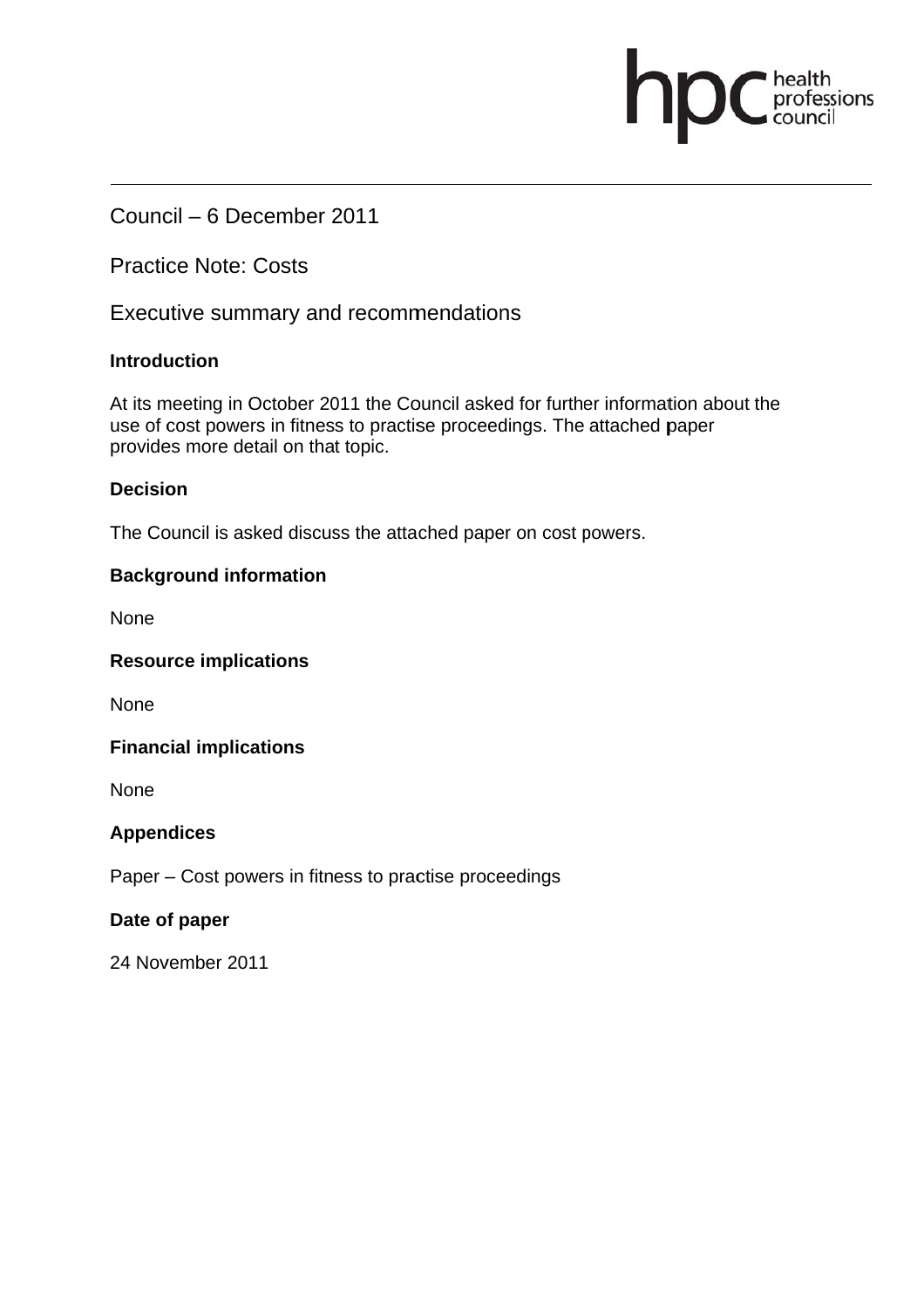# ofessions

#### Cost powers in fitness to practise proceedings

#### $\blacksquare$ **Introduction**

- $1.1$ At its meeting in October 2011, the Council discussed and considered the advice by the Council for Healthcare Regulatory Excellence (CHRE) on 'Modern and Efficient Adjudication'. CHRE referenced in their advice the suggestion by the Office of the Health Professions Adjudicator (OHPA) about looking at how costs powers can be used by regulators in fitness to practise proceedings.
- $1.2$ The Executive proposed that cost orders could be construed as inconsistent with the principles which underpin the purpose of fitness to practise proceedings for the following reasons.
	- The purpose of fitness to practise proceedings is protection of the  $\bullet$ public based as far as possible on the principles of restorative and rehabilitative justice. Cost awards appear to be more aligned with a retributive model of justice.
	- A key component of robust fitness to practise proceedings is involvement of all parties in those proceedings.. If the registrant concerned was facing costs they may be reluctant to fully engage in the process, which could compromise the administration of justice.
- $1.3$ During the course of discussing that paper, the Council acknowledged the views of the Executive but asked for further information about the use of cost powers in regulatory proceedings.
- $1.4$ This paper addresses the issue of cost awards and financial penalties in the fitness to practise function of the statutory regulators as it relates to individual registrants. It does not examine the existence or otherwise of such provisions in other administrative functions or in regulating businesses, where relevant.

#### $\overline{2}$ Cost awards

- $2.1$ Costs awards are a means to reimburse the "other party" for costs incurred in litigation. They are also used as a deterrent to bringing proceedings in what would be an otherwise 'weak' case.
- $2.2$ The awarding of costs against the parties involved follows the event. Their award is designed to act as disincentive to those who might otherwise bring unmeritorious claims. It is argued in some quarters that such an economic disincentive reduces the burden on the system and ensures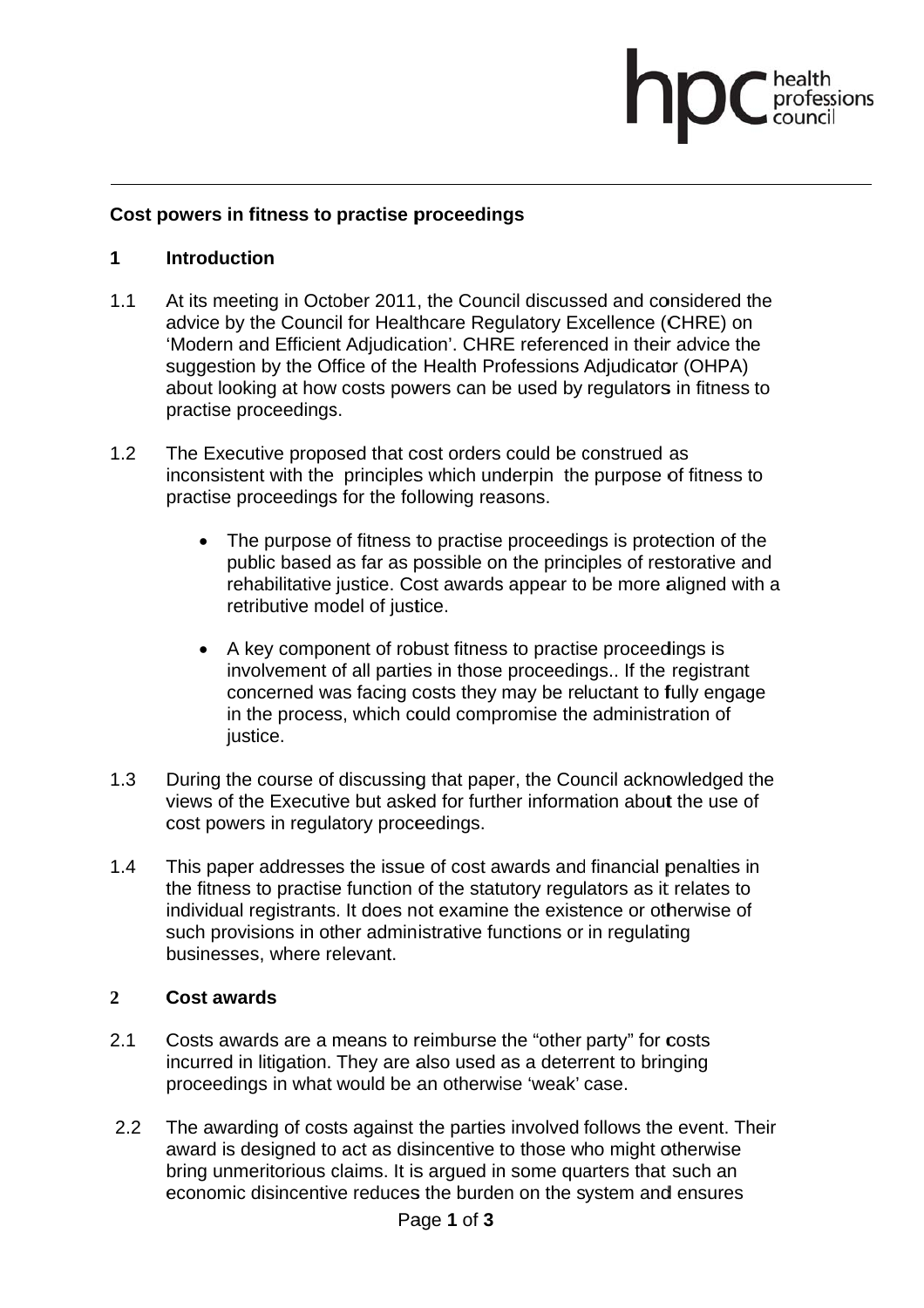cases are dealt with expeditiously. However, the standards that can be applied to those that are represented by a legally qualified person cannot be applied to those who are representing themselves and more flexibility is afforded to such individuals in considering the awarding of costs. This is because the 'litigant in person' will not necessarily have the same understanding of the process as the legally qualified person.

 2.3 Amongst the nine UK regulators overseen by the CHRE, none have the powers to award costs against registrants during the course of fitness to practise proceedings. Nor are there any powers for costs to be awarded against the regulator.

# **3 The award of costs in other tribunals**

- 3.1 Generally, tribunals in the United Kingdom do not have the power to award costs. One exception is the Employment Tribunal (ET). However, the ET determines disputes between two independent parties (an employer and employee or former employee), whereas most tribunals are concerned with adjudicating upon the interaction between individuals and emanations of the State (e.g disputed welfare benefit claims).
- 3.2 The ET procedural rules allow significant cost awards to be made where the ET considers that a party has acted

'*vexatiously, abusively, disruptively or otherwise unreasonably; or where the tribunal considers that 'the bringing or conducting of the proceedings by a party has been misconceived*.'1

- 3.3 The Government justified the introduction of these costs powers on the basis that there were "too many weak cases in the system causing significant delays for those with genuine claims". However, groups such as Citizens Advice warned at the time that, as well as possibly deterring some 'weak' cases, the changes would lead to valid and deserving cases being withdrawn for fear of a substantial costs award, noting that claimants may understand the moral strength of their case but have little idea of its legal strength and thus its prospects of success or failure.
- 3.4 The ET's costs powers are not new but were a move from nominal costs to significant costs awards (up to £10,000). An analysis by Citizens Advice suggests that since the change was introduced, there has been a four-fold increase in the number of costs awards made but the ET's case disposal rate has remained relatively constant.
- 3.5 Research by the Ministry of Justice in 2009 showed that 39% of ET compensation awards were never recovered and of those that were recovered, only 53% were recovered in full. This has led to the introduction of new powers which enables the ET to authorise the recovery of these debts by High Court Enforcement Officers.

 $\overline{a}$ 1 Schedule 1, Rule 40(2) The Employment Tribunals (Constitution and Rules of Procedure) Regulations 2004